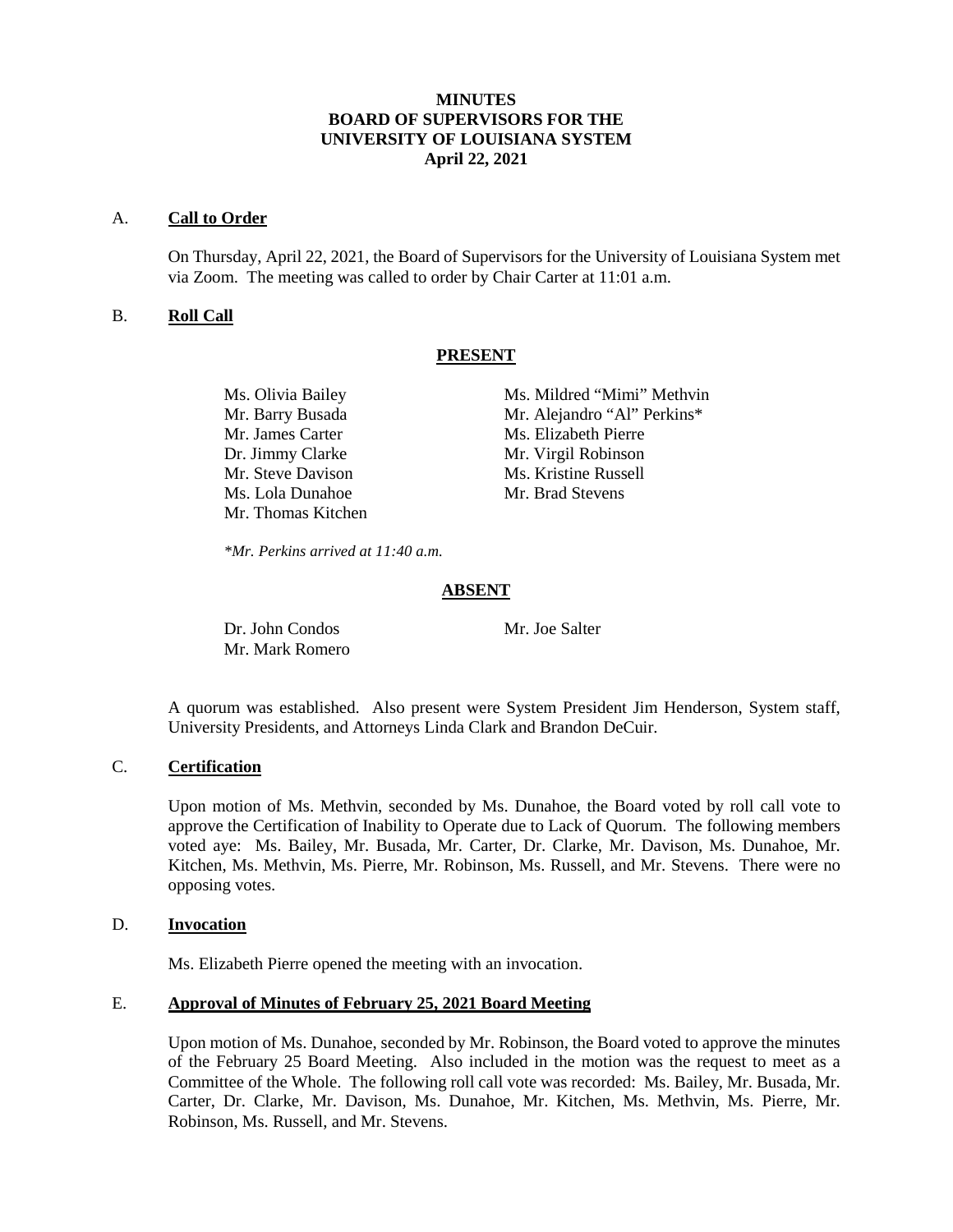## F. **Academic and Student Affairs Committee**

Dr. Clarke asked Dr. Jeannine Kahn, System Provost and Vice President for Academic Affairs, to present the agenda items.

Dr. Kahn described Items F.1.-F.15. Mr. Brett Garfinkel, Northwestern State University's Department Head of Theatre and Dance, and Mr. Robert Richoux, Assistant Professor, provided input regarding Item F.9.

Upon motion of Ms. Dunahoe, seconded by Ms. Pierre, Items F.1.-F.15. were unanimously approved. The following members voted aye by roll call vote: Ms. Bailey, Mr. Busada, Mr. Carter, Dr. Clarke, Mr. Davison, Ms. Dunahoe, Mr. Kitchen, Ms. Methvin, Ms. Pierre, Mr. Robinson, Ms. Russell, and Mr. Stevens. There were no opposing votes.

F.1 Grambling State University's request for approval of a Memorandum of Understanding (MOU) with ProTrain, LLC.

*NOW, THEREFORE, BE IT RESOLVED, that the Board of Supervisors for the University of Louisiana System hereby approves Grambling State University's request for approval of a Memorandum of Understanding (MOU) with ProTrain, LLC.*

F.2. McNeese State University's request for approval to award an Honorary Doctorate of Humane Letters to Mr. Paul Rainwater at the Spring 2021 Commencement Exercises.

*NOW, THEREFORE, BE IT RESOLVED, that the Board of Supervisors for the University of Louisiana System hereby approves McNeese State University's request for approval to award an Honorary Doctorate of Humane Letters to Mr. Paul Rainwater at the Spring 2021 Commencement Exercises.*

F.3. McNeese State University's request for approval to offer an Undergraduate Certificate (UC) in Diversity and Inclusion.

*NOW, THEREFORE, BE IT RESOLVED, that the Board of Supervisors for the University of Louisiana System hereby approves McNeese State University's request for approval to offer an Undergraduate Certificate (UC) in Diversity and Inclusion.*

F.4. Nicholls State University's request for approval to award an Honorary Doctor of Commerce to Mr. Gregory K. Stock at the Spring 2021 Commencement Exercises.

*NOW, THEREFORE, BE IT RESOLVED, that the Board of Supervisors for the University of Louisiana System hereby approves Nicholls State University's request for approval to award an Honorary Doctor of Commerce to Mr. Gregory K. Stock at the Spring 2021 Commencement Exercises.*

F.5. Northwestern State University's request for approval to enter into a Memorandum of Understanding (MOU) with Caddo Career and Technical Center.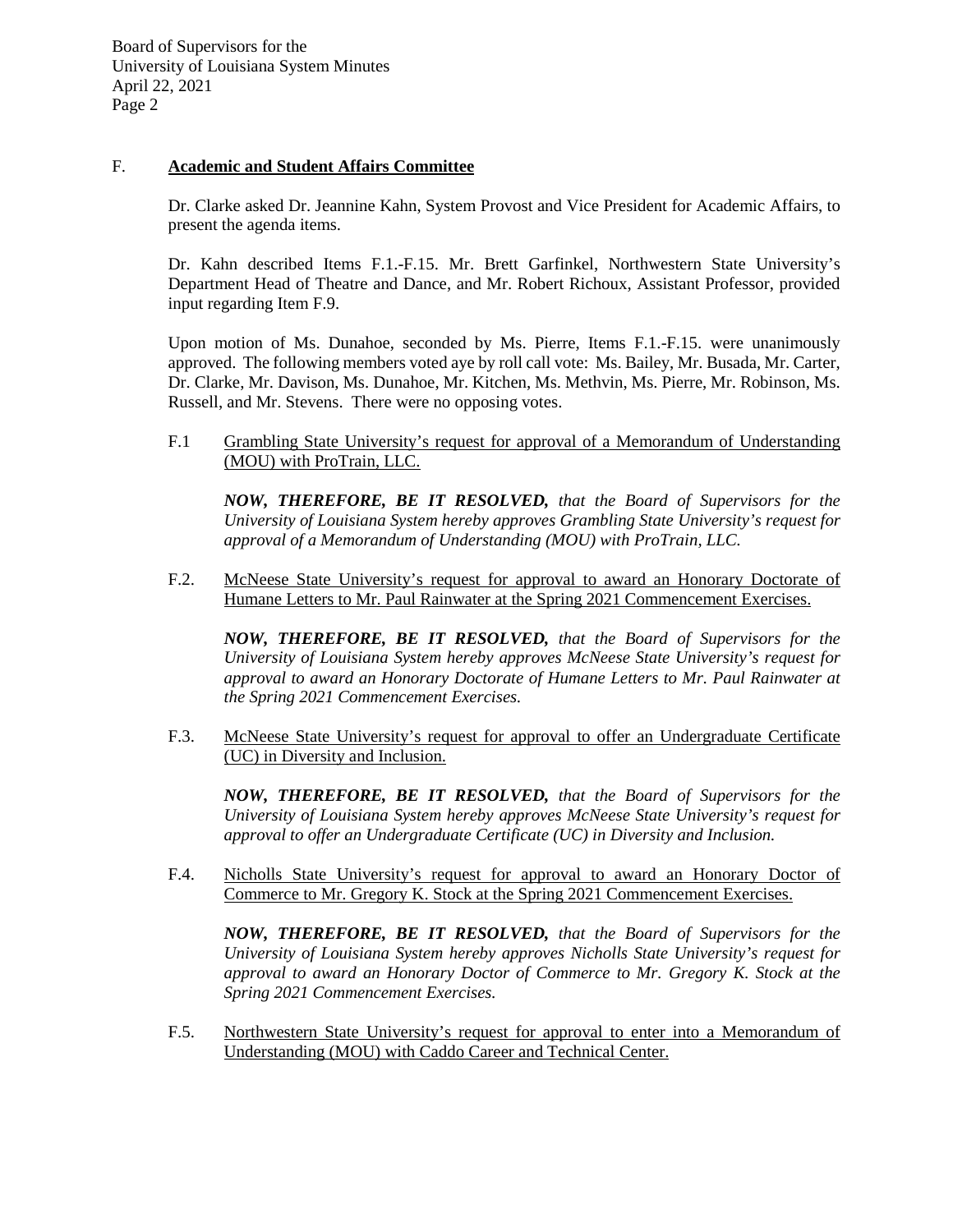*NOW, THEREFORE, BE IT RESOLVED, that the Board of Supervisors for the University of Louisiana System hereby approves Northwestern State University's request for approval to enter into a Memorandum of Understanding (MOU) with Caddo Career and Technical Center.*

F.6. Northwestern State University's request for approval to enter into a Transfer Articulation Agreement with Bossier Parish Community College (BPCC).

*NOW, THEREFORE, BE IT RESOLVED, that the Board of Supervisors for the University of Louisiana System hereby approves Northwestern State University's request for approval to enter into a Transfer Articulation Agreement with Bossier Parish Community College (BPCC).*

F.7. Northwestern State University's request for approval of a School Affiliation Agreement with Rapides Regional Medical Center.

*NOW, THEREFORE, BE IT RESOLVED, that the Board of Supervisors for the University of Louisiana System hereby approves Northwestern State University's request for approval of a School Affiliation Agreement with Rapides Regional Medical Center.*

F.8. Northwestern State University's request for approval to convert Post-Baccalaureate Certificates (PBC) in CoNSAH (College of Nursing and School of Allied Health) to Undergraduate Certificates (UC).

*NOW, THEREFORE, BE IT RESOLVED, that the Board of Supervisors for the University of Louisiana System hereby approves Northwestern State University's request for approval to convert Post-Baccalaureate Certificates (PBC) in CoNSAH (College of Nursing and School of Allied Health) to Undergraduate Certificates (UC).*

F.9. Northwestern State University's request for approval to transition the Bachelor of Science in Theatre – Design and Technology Concentration to a Bachelor of Fine Arts in Production and Design.

*NOW, THEREFORE, BE IT RESOLVED, that the Board of Supervisors for the University of Louisiana System hereby approves Northwestern State University's request for approval to transition the Bachelor of Science in Theatre – Design and Technology Concentration to a Bachelor of Fine Arts in Production and Design.*

F.10. University of Louisiana at Lafayette's request for approval to award an Honorary Doctor of Nursing Practice to Mr. James Devin Moncus at the Spring 2021 Commencement Exercises.

*NOW, THEREFORE, BE IT RESOLVED, that the Board of Supervisors for the University of Louisiana System hereby approves University of Louisiana at Lafayette's request for approval to award an Honorary Doctor of Nursing Practice to Mr. James Devin Moncus at the Spring 2021 Commencement Exercises.*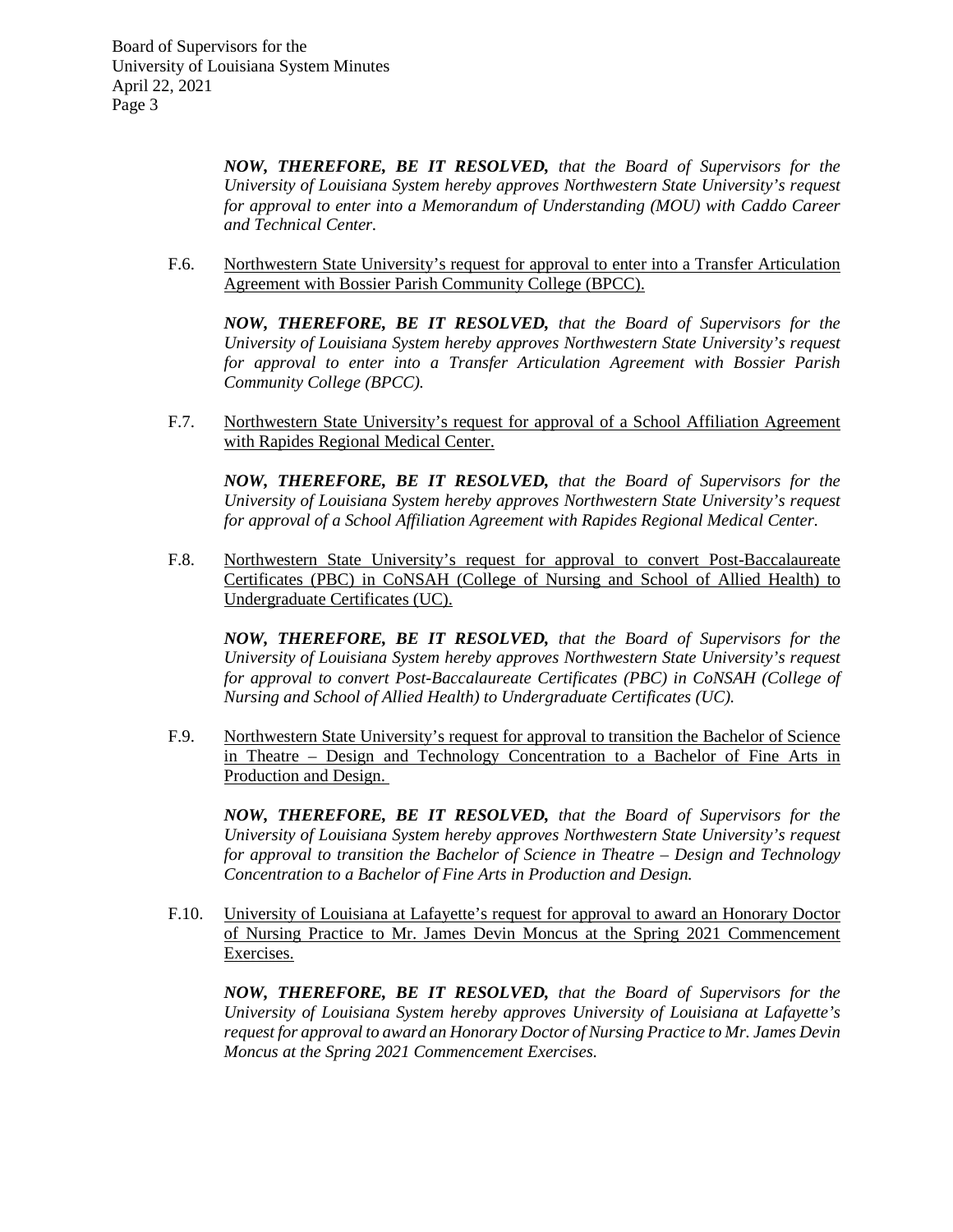> F.11. University of Louisiana at Lafayette's request for approval to offer an Undergraduate Certificate (UC) in Geographic Information Systems.

*NOW, THEREFORE, BE IT RESOLVED, that the Board of Supervisors for the University of Louisiana System hereby approves University of Louisiana at Lafayette's request for approval to offer an Undergraduate Certificate (UC) in Geographic Information Systems.*

F.12. University of Louisiana at Lafayette's request for approval to offer a Graduate Certificate (GC) in Population Health, Public Health Education and Promotion.

*NOW, THEREFORE, BE IT RESOLVED, that the Board of Supervisors for the University of Louisiana System hereby approves University of Louisiana at Lafayette's request for approval to offer a Graduate Certificate (GC) in Population Health, Public Health Education and Promotion.*

F.13. University of Louisiana at Monroe's request for approval of a Memorandum of Understanding (MOU) with Bossier Parish Community College (BPCC).

*NOW, THEREFORE, BE IT RESOLVED, that the Board of Supervisors for the University of Louisiana System hereby approves University of Louisiana at Monroe's request for approval of a Memorandum of Understanding (MOU) with Bossier Parish Community College (BPCC).*

F.14. University of Louisiana at Monroe's request for approval to terminate the Post-Baccalaureate Certificate (PBC) in Autism Spectrum Disorders.

*NOW, THEREFORE, BE IT RESOLVED, that the Board of Supervisors for the University of Louisiana System hereby approves University of Louisiana at Monroe's request for approval to terminate the Post-Baccalaureate (PBC) in Autism Spectrum Disorders.*

F.15. University of New Orleans' request for approval to award an Honorary Doctorate of Humane Letters to Dr. Raphael Cassimere, Jr. at the Spring 2021 Commencement Exercises.

*NOW, THEREFORE, BE IT RESOLVED, that the Board of Supervisors for the University of Louisiana System hereby approves University of New Orleans' request for approval to award an Honorary Doctorate of Humane Letters to Dr. Raphael Cassimere, Jr. at the Spring 2021 Commencement Exercises.*

F.16. Faculty and Student Spotlights

Dr. Kahn introduced the two individuals who were being highlighted: Dr. Jamie Newman, Associate Professor, Department of Biological Sciences, Louisiana Tech University; and Ms. Alexis Reed, Student, University of New Orleans.

Dr. Jamie Newman discussed the VISTA (Visual Integration of Science Through Art) program at Louisiana Tech. She described this interdisciplinary approach as one that engages art, biology, and biomedical engineering faculty as they introduce art and science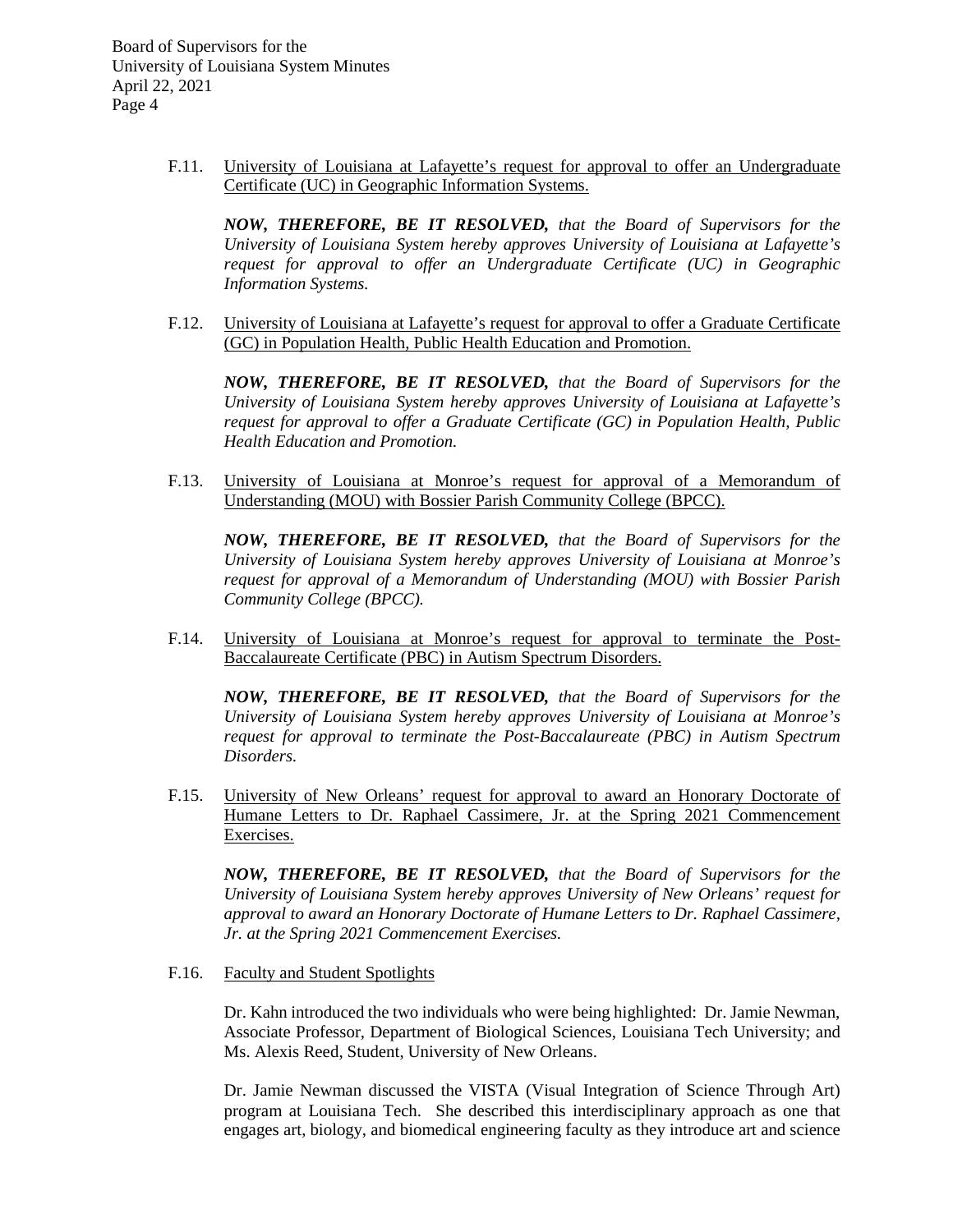> in a way that challenges students. The purpose is to offer students the opportunity to combine their skills and knowledge into a career that is suitable to their interests and abilities.

> Ms. Reed indicated that she is a first generation student at University of New Orleans. Also, she expressed appreciation for having had the opportunity to study abroad in Japan, and she attributed that experience to a change in her major when she returned.

### G. **Athletic Committee**

Ms. Kristine Russell asked Mr. Bruce Janet, System Director of Internal and External Audits, to discuss the items under consideration.

Mr. Janet described Items G.1.-G.8.

Upon motion of Dr. Clarke, seconded by Ms. Dunahoe, Items G.1.-G.8. were unanimously approved, with aye votes by: Ms. Bailey, Mr. Busada, Mr. Carter, Dr. Clarke, Mr. Davison, Ms. Dunahoe, Mr. Kitchen, Ms. Methvin, Mr. Perkins, Ms. Pierre, Mr. Robinson, Ms. Russell, and Mr. Stevens. There were no opposing votes.

G.1. Louisiana Tech University's request for approval of a contract with Mr. David Mackie, Assistant Football Coach/Safeties Coach, between Louisiana Tech University and Louisiana Tech University Foundation, effective March 1, 2021.

*NOW, THEREFORE, BE IT RESOLVED, that the Board of Supervisors for the University of Louisiana System hereby approves Louisiana Tech University's request for approval of a contract with Mr. David Mackie, Assistant Football Coach/Safeties Coach, between Louisiana Tech University and Louisiana Tech University Foundation, effective March 1, 2021.*

G.2. Louisiana Tech University's request for approval of a contract with Mr. Perry Lee Carter, Assistant Football Coach/Cornerbacks Coach, between Louisiana Tech University and Louisiana Tech University Foundation, effective April 1, 2021.

*NOW, THEREFORE, BE IT RESOLVED, that the Board of Supervisors for the University of Louisiana System hereby approves Louisiana Tech University's request for approval of a contract with Mr. Perry Lee Carter, Assistant Football Coach/Cornerbacks Coach, between Louisiana Tech University and Louisiana Tech University Foundation, effective April 1, 2021.*

G.3. Louisiana Tech University's request for approval of a contract with Mr. Louis Lee Holtz III, Assistant Football Coach/Inside Receivers Coach, between Louisiana Tech University and Louisiana Tech University Foundation, effective March 1, 2021.

*NOW, THEREFORE, BE IT RESOLVED, that the Board of Supervisors for the University of Louisiana System hereby approves Louisiana Tech University's request for approval of a contract with Mr. Louis Lee Holtz III, Assistant Football Coach/Inside Receivers Coach, between Louisiana Tech University and Louisiana Tech University Foundation, effective March 1, 2021.*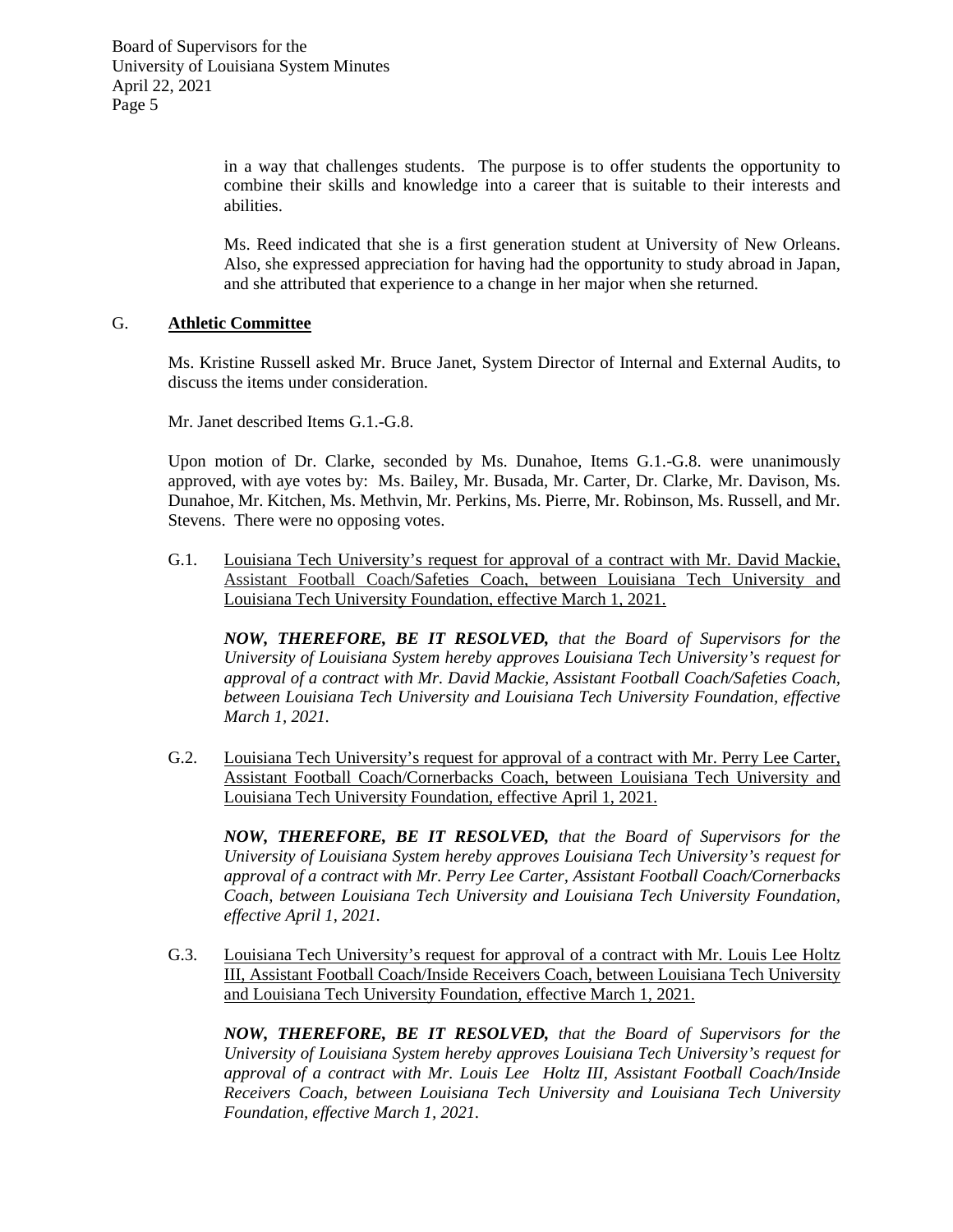> G.4. Louisiana Tech University's request for approval of a contract with Mr. Pacifico David DeGuglielmo, Assistant Football Coach/Offensive Line Coach, between Louisiana Tech University and Louisiana Tech University Foundation, effective March 1, 2021.

*NOW, THEREFORE, BE IT RESOLVED, that the Board of Supervisors for the University of Louisiana System hereby approves Louisiana Tech University's request for approval of a contract with Mr. Pacifico David DeGuglielmo, Assistant Football Coach/Offensive Line Coach, between Louisiana Tech University and Louisiana Tech University Foundation, effective March 1, 2021.*

G.5. McNeese State University's request for approval of a contract with Mr. John Aiken, Head Men's Basketball Coach, effective April 1, 2021.

*NOW, THEREFORE, BE IT RESOLVED, that the Board of Supervisors for the University of Louisiana System hereby approves McNeese State University's request for approval of a contract with Mr. John Aiken, Head Men's Basketball Coach, effective April 1, 2021.*

G.6. McNeese State University's request for approval of a contract with Mr. Lynn Kennedy, Head Women's Basketball Coach, effective April 1, 2021.

*NOW, THEREFORE, BE IT RESOLVED, that the Board of Supervisors for the University of Louisiana System hereby approves McNeese State University's request for approval of a contract with Mr. Lynn Kennedy, Head Women's Basketball Coach, effective April 1, 2021.*

G.7. Northwestern State University's request for approval of a contract with Mr. Sean Kiracofe, Head Women's Volleyball Coach, effective March 1, 2021.

*NOW, THEREFORE, BE IT RESOLVED, that the Board of Supervisors for the University of Louisiana System hereby approves Northwestern State University's request for approval of a contract with Mr. Sean Kiracofe, Head Women's Volleyball Coach, effective March 1, 2021.*

G.8. University of Louisiana at Lafayette's request for approval of amended Contracts for Employment for various coaches.

*NOW, THEREFORE, BE IT RESOLVED, that the Board of Supervisors for the University of Louisiana System hereby approves University of Louisiana at Lafayette's request for approval of amended Contracts for Employment for various coaches (Mr. Matt Deggs, Head Baseball Coach; Mr. Garry P. Brodhead, Head Women's Basketball Coach; Mr. Robert Marlin, Head Men's Basketball Coach; Mr. Gerald Glasco, Jr., Head Softball Coach; and Mr. Lance Key, Head Soccer Coach) effective April 22, 2021.* 

G.9. Other Business – Update on Title IX Reporting and Morality Clauses

Mr. Janet gave a brief report of recent requirements in Title IX reporting as well as additional language that is being included in athletic contracts concerning morality clauses.

This was an update only and no Board action was necessary.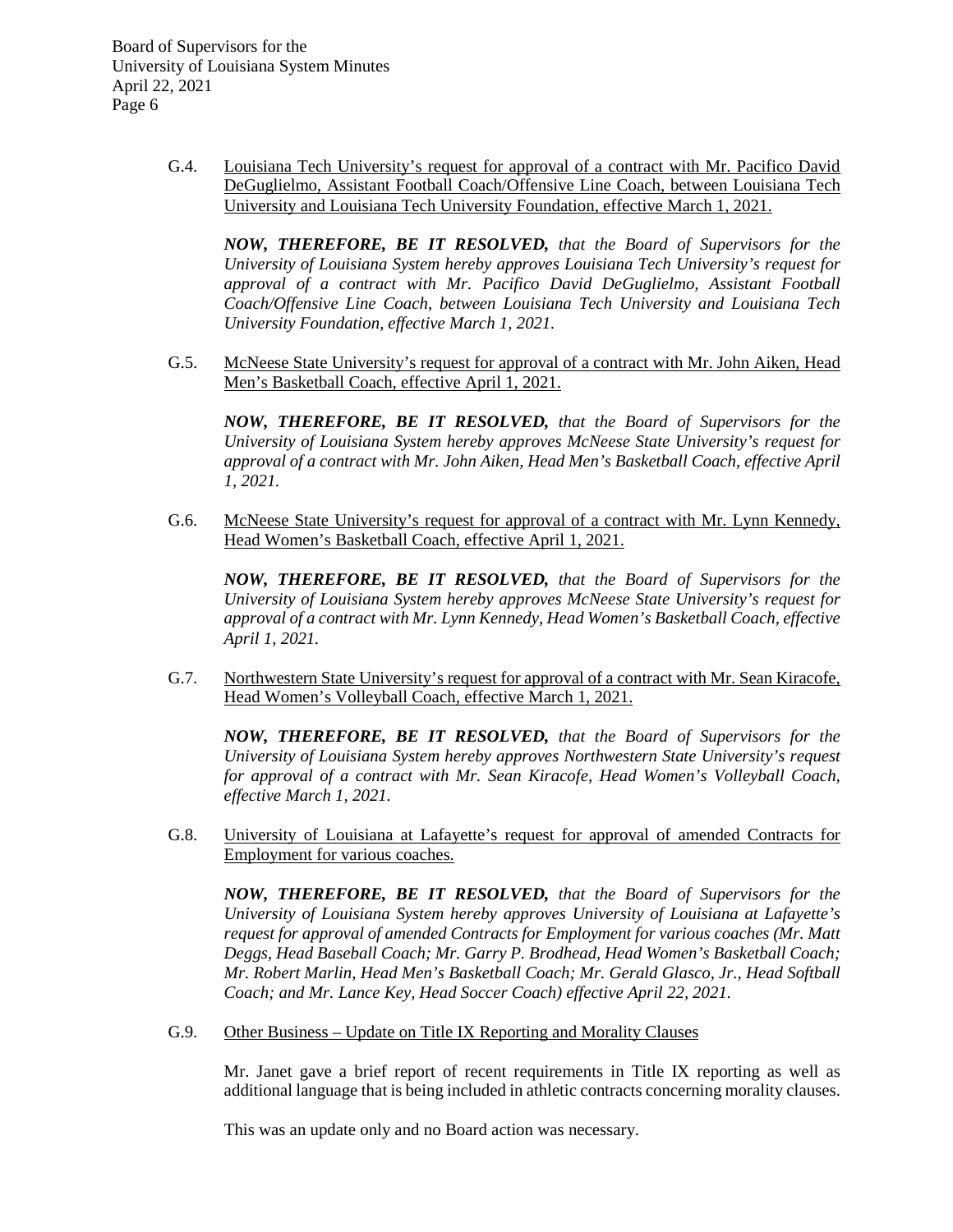# H. **Facilities Planning Committee**

Committee Chair Kitchen asked Mr. Janet to present the Facilities Planning Committee items.

Upon motion of Ms. Methvin, seconded by Ms. Pierre, the Board voted to approve Items H.1. and H.2. The following Board members voted aye: Ms. Bailey, Mr. Busada, Mr. Carter, Dr. Clarke, Mr. Davison, Ms. Dunahoe, Mr. Kitchen, Ms. Methvin, Mr. Perkins, Ms. Pierre, Mr. Robinson, Ms. Russell, and Mr. Stevens.

H.1. Northwestern State University's request for approval to enter into a Ground Lease Agreement with the Northwestern State University Foundation (NSUF) to obtain and install artificial turf on the football field at Harry Turpin Stadium, pursuant to La. R.S. 17:3361.

*NOW, THEREFORE, BE IT RESOLVED, that the Board of Supervisors for the University of Louisiana System hereby approves Northwestern State University's request for approval to enter a lease/lease back agreement with NSUF to obtain and install artificial turf on the football field at Harry Turpin Stadium.* 

*BE IT FURTHER RESOLVED, that Northwestern State University shall obtain final review from UL System staff and legal counsel to the Board, and shall secure all other appropriate approvals from agencies/parties of processes, documents, and administrative requirements prior to execution of documents.*

*BE IT FURTHER RESOLVED, that the President of Northwestern State University and/or his designee are hereby authorized and directed to execute the act of donation described herein and any and all documents necessary in connection with the acceptance of the property donation described herein.*

*AND FURTHER, that Northwestern State University will provide the System office with copies of all final executed documents for Board files.*

H.2. University of Louisiana at Lafayette's request for approval to demolish the Research Greenhouse Number 1 as the result of damage suffered from Hurricane Delta.

*NOW, THEREFORE, BE IT RESOLVED, that the Board of Supervisors for the University of Louisiana System hereby approves the University of Louisiana at Lafayette's request to demolish the Research Greenhouse Number 1.*

*AND FURTHER, that ULS staff and legal counsel ensure that all documents conform to statutory and administrative requirements.*

#### I. **Finance Committee**

Committee Chair Virgil Robinson asked staff to present the campus requests. Mr. Robbie Robinson discussed I.1.-I.5. and I.7., and Mr. Bruce Janet introduced Item I.6.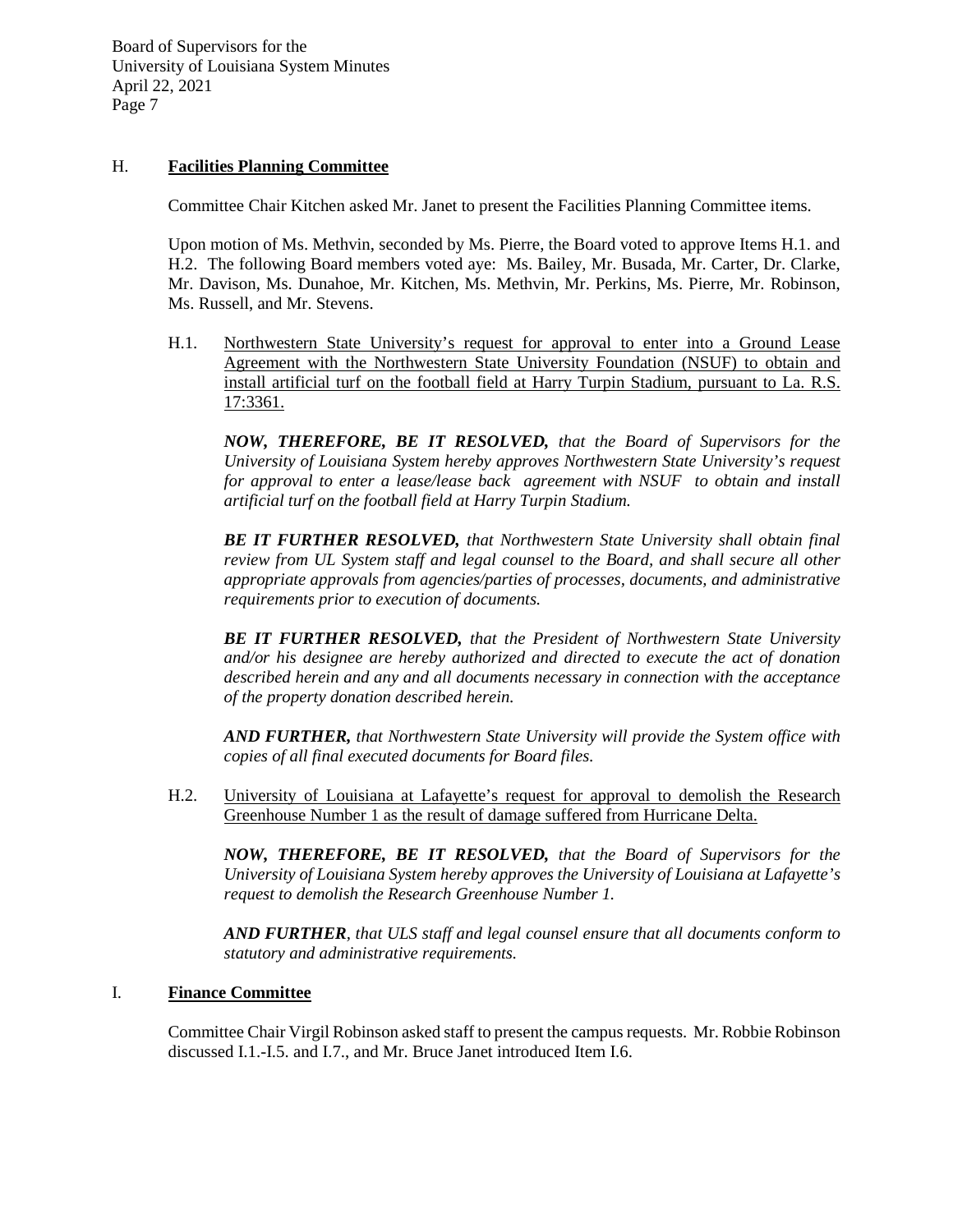Upon motion of Ms. Methvin, seconded by Mr. Davison, the Board voted unanimously to approve Items I.1.-I.5., with the following roll call vote: Ms. Bailey, Mr. Busada, Mr. Carter, Dr. Clarke, Mr. Davison, Ms. Dunahoe, Mr. Kitchen, Ms. Methvin, Mr. Perkins, Ms. Pierre, Mr. Robinson, Ms. Russell, and Mr. Stevens.

- I.1. Grambling State University's request for approval to seek matching funds from the Louisiana Board of Regents for Endowed Scholarships:
	- a. Doug Williams Peyback Endowed Scholarship
	- b. The Shade Room First Generation Endowed Scholarship
	- c. Origin Bank First Generation Endowed Scholarship
	- d. Reverend E. Edward Jones, Sr. and Mrs. Leslie A. Jones Endowed Student Scholarship
	- e. Diageo North America, Inc. Endowed Scholarship Fund
	- f. Mr. Truitt Lowery and Mrs. Eleanor Wayne Lowery Endowed Student Scholarship
	- g. Dr. Neari F. Warner Endowed Student Scholarship
	- h. SGA Centennial Campaign Endowed Scholarship
	- i. The Perry D. and Monica Kennedy Jones Endowed Student Scholarship
	- j. Annie McConnell Brown Endowed Scholarship
	- k. The Tiger Marching Band Endowed Scholarship
	- l. The Doris Moses-Perseverance Scholarship
	- m. Miechelle O. Willis Endowed Student Athletic Scholarship

*NOW, THEREFORE, BE IT RESOLVED, that the Board of Supervisors for the University of Louisiana System hereby approves the requests from Grambling State University to establish the LEQSF (8g) Endowed Professorships/First Generation Scholarships.*

I.2. Louisiana Tech University's request for approval to amend and extend the University's lease agreement for the University's foodservice operations and facilities with Aramark Educational Services, LLC, for an additional twelve- (12) year period beyond the current term ending June 30, 2024.

*NOW, THEREFORE, BE IT RESOLVED, that the Board of Supervisors for the University of Louisiana System hereby approves Louisiana Tech University's request for approval to amend and extend the University's lease agreement for the University's foodservice operations and facilities with Aramark Educational Services, LLC, for an additional twelve- (12) year period beyond the current term ending June 30, 2024.*

*BE IT FURTHER RESOLVED, that Louisiana Tech University shall obtain final review from UL System staff, legal counsel, and shall secure all other appropriate approvals from agencies/parties of processes, documents and administrative requirements prior to execution of documents.*

*BE IT FURTHER RESOLVED, that the President of Louisiana Tech University is hereby designated and authorized to execute any and all documents necessary to execute this agreement.*

*AND FURTHER, that Louisiana Tech University will provide the System Office with copies of all final executed documents for Board files.*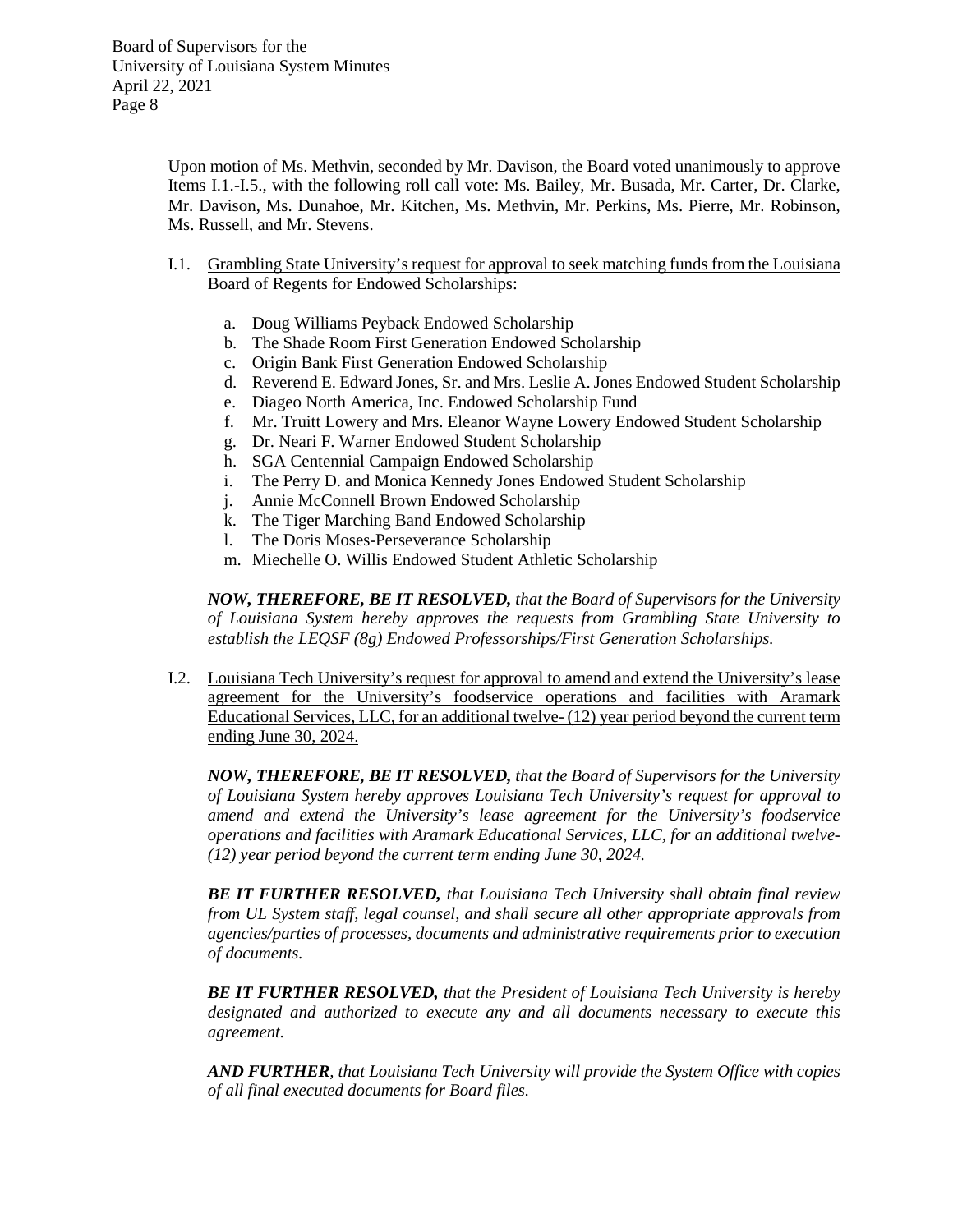> I.3. Louisiana Tech University's request for approval to amend the University's existing lease agreement with Barnes & Noble College Booksellers, LLC, and implement the First Day Complete Equitable Access Program.

*NOW, THEREFORE, BE IT RESOLVED, that the Board of Supervisors for the University of Louisiana System hereby approves Louisiana Tech University's request for approval to amend the University's existing lease agreement with Barnes & Noble College Booksellers, LLC, and implement the First Day Complete Equitable Access Program.*

*BE IT FURTHER RESOLVED, that Louisiana Tech University shall obtain final review from UL System staff, legal counsel and shall secure all other appropriate approvals from agencies/parties of processes, documents, and administrative requirements.*

*BE IT FURTHER RESOLVED, that the President of Louisiana Tech University and his designee is hereby designated and authorized to execute any and all documents necessary to execute the lease amendment.*

*AND FURTHER, that the University will provide the System office with copies of all final executed documents for Board files.*

I.4. Nicholls State University's request for approval to amend and extend the University's existing lease agreement with Barnes & Noble College Booksellers, LLC, and implement the First Day Complete Equitable Access Program.

*NOW, THEREFORE, BE IT RESOLVED, that the Board of Supervisors for the University of Louisiana System hereby approves Nicholls State University's request for approval to amend and extend the University's existing lease agreement with Barnes & Noble College Booksellers, LLC, and implement the First Day Complete Equitable Access Program.*

*BE IT FURTHER RESOLVED, that Nicholls State University shall obtain final review from UL System staff, legal counsel and shall secure all other appropriate approvals from agencies/parties of processes, documents, and administrative requirements.*

*BE IT FURTHER RESOLVED, that the President of Nicholls State University and his designee is hereby designated and authorized to execute any and all documents necessary to execute the lease amendment.*

*AND FURTHER, that the University will provide the System office with copies of all final executed documents for Board files.*

I.5. University of Louisiana System's recommendation to approve Campus Housing and Meal Plan Rates, Auxiliary Rates, Energy Surcharge, and Non-Governmental Charges for Academic Year 2021-22.

*NOW, THEREFORE, BE IT RESOLVED, that the Board of Supervisors for the University of Louisiana System hereby approves the University of Louisiana System's recommendation for System Universities' Campus Housing and Meal Plan Rates, Auxiliary Rates, Energy Surcharge, and Non-Governmental Charges for Academic Year 2021-22.*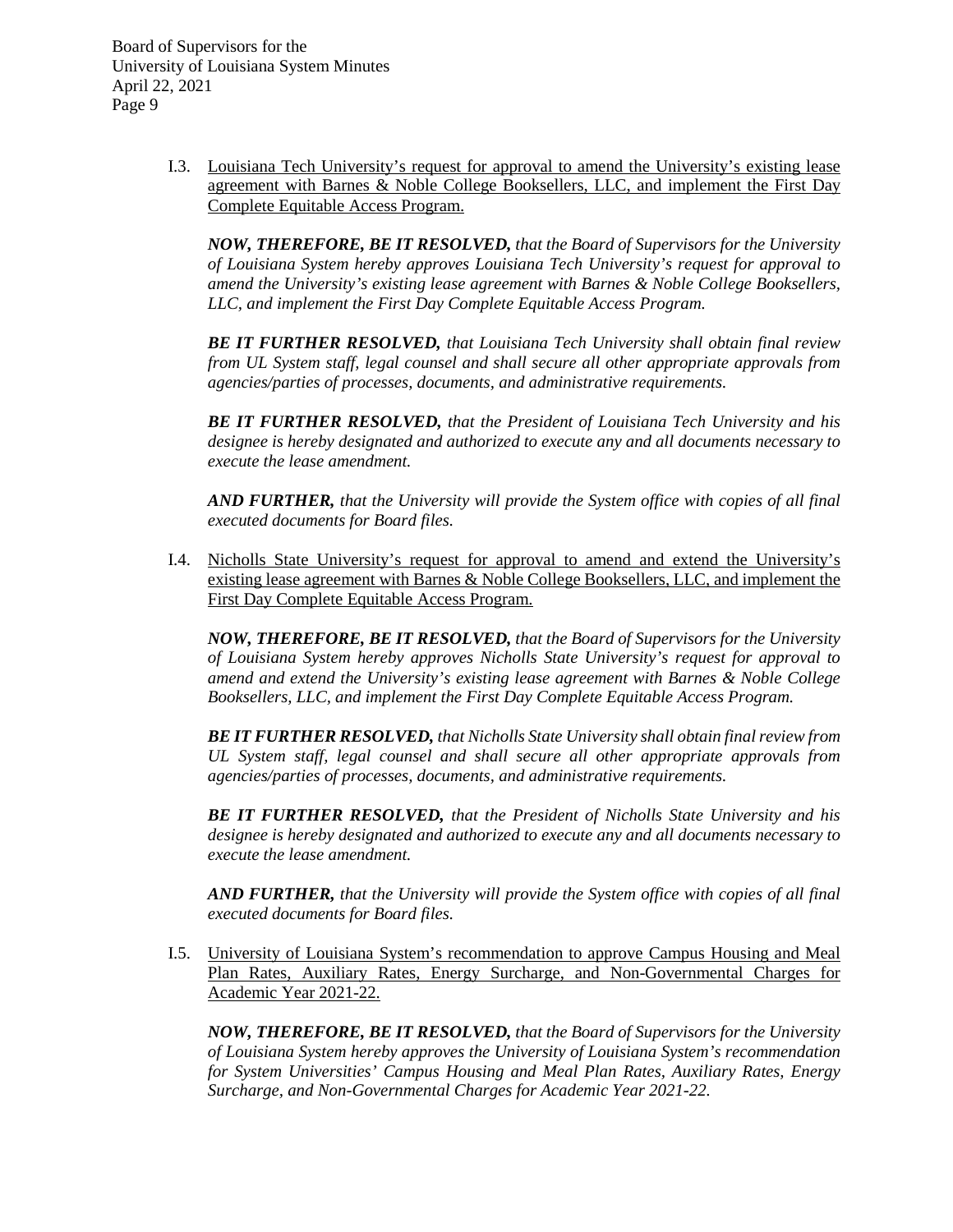# I.6. University of Louisiana System's report on internal and external audit activity for the period of February 22 to April 18, 2021.

Mr. Janet gave a brief presentation on the internal and external audits. This was a report only and no action was required by the Board.

I.7. Revised Policy and Procedures Memorandum (PPM) FB-IV.3 *Students with Debt Policy.*

Mr. Robbie Robinson informed the Board members that a minor revision had been made to the Policy and Procedures Memorandum, *Students with Debt Policy,* effective April 22, 2021*.* No Board action was required by the Board.

## J. **Personnel Committee**

Ms. Dunahoe asked Mr. Marcus Jones, System Executive Vice President and Chief Operating Officer, to present the campus request.

Mr. Jones described the item and, upon motion of Mr. Robinson, seconded by Ms. Pierre, the Board voted unanimously to approve Item J.1. The following votes were recorded: Ms. Bailey, Mr. Busada, Mr. Carter, Dr. Clarke, Mr. Davison, Ms. Dunahoe, Mr. Kitchen, Ms. Methvin, Mr. Perkins, Ms. Pierre, Mr. Robinson, Ms. Russell, and Mr. Stevens. There were no opposing votes.

J.1. Northwestern State University's request for approval to appoint Dr. Michael Snowden as Vice President for Inclusion and Diversity effective May 1, 2021.

*NOW, THEREFORE, BE IT RESOLVED, that the Board of Supervisors for the University of Louisiana System hereby approves Northwestern State University's request for approval to appoint Dr. Michael Snowden as Vice President for Inclusion and Diversity effective May 1, 2021.*

# K. **Legislation Committee**

Ms. Kristine Russell, Chair, introduced a video prepared by Ms. Cami Geisman, Vice President for External Affairs, to give the legislative update.

K.1. Update on 2021 Regular Legislative Session

In the summary, Ms. Geisman reiterated the two current legislative priorities of most importance to the higher education community: (1) To restore state investment in higher education to the FY 2019 level and (2) to close the compensation gap by investing in faculty. Ms. Geisman particularly thanked Katelyn Wilkerson and Jessie Gabor for their work on ULS Day at the Capitol (virtual) and for helping to ensure its success.

# L. **System President's Business**

#### L.1. Personnel Actions

President Henderson said that System staff had reviewed all personnel actions and summer pay plans from the campuses and recommends approval.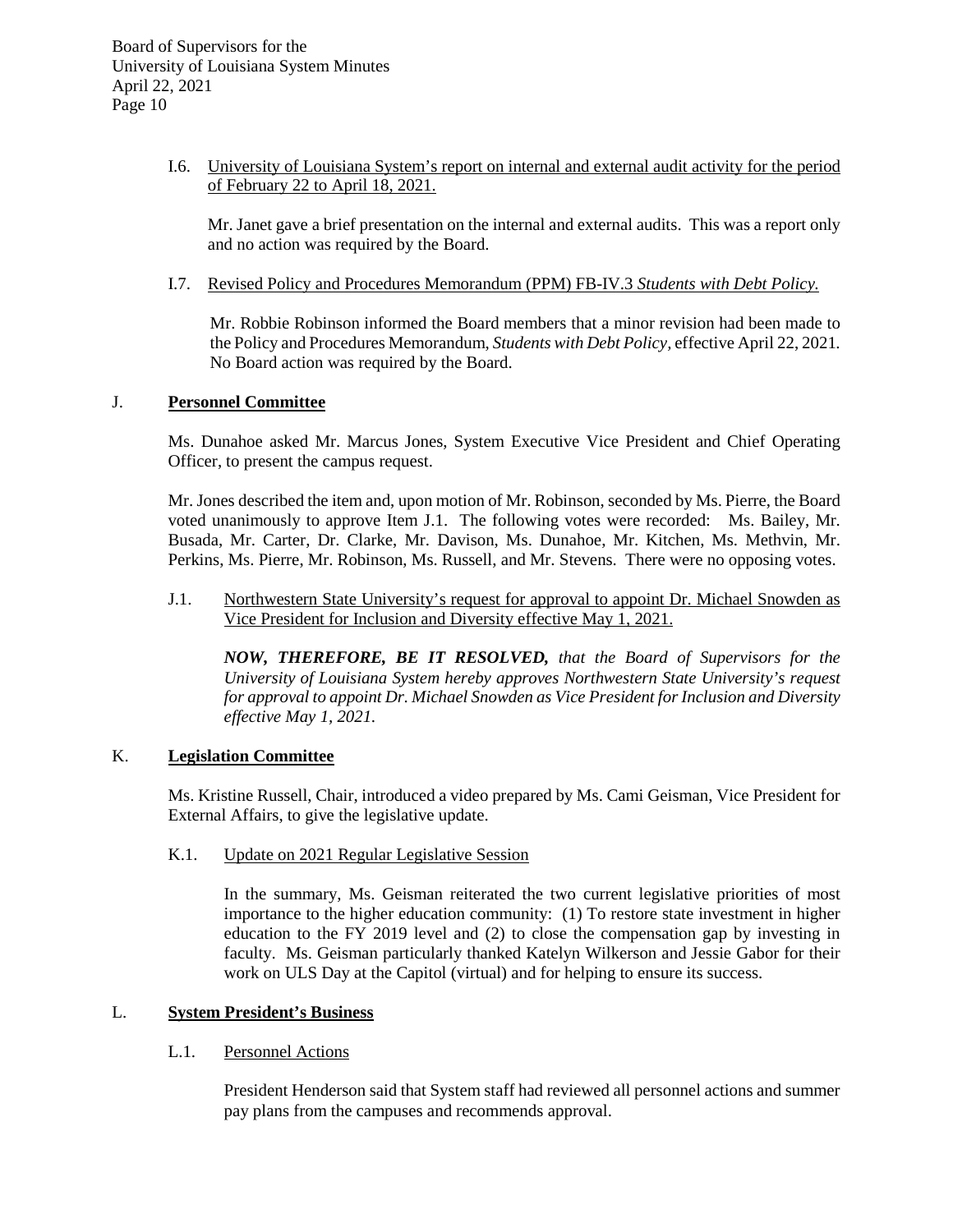*Upon motion of Dr. Clarke, seconded by Mr. Kitchen, the Board voted by roll call to approve the System personnel actions and summer pay plans.*

The following members voted aye: Ms. Bailey, Mr. Busada, Mr. Carter, Dr. Clarke, Mr. Davison, Ms. Dunahoe, Mr. Kitchen, Ms. Methvin, Mr. Perkins, Ms. Pierre, Mr. Robinson, Ms. Russell, and Mr. Stevens. There were no opposing votes.

In addition, Dr. Henderson welcomed Mr. Eddie Meche, who will join the System staff effective June 1. Mr. Meche will serve as Vice President for Business and Finance.

### L.2. Appointment of Interim President of Northwestern State University

Dr. Henderson stated that Northwestern President Chris Maggio plans to retire on June 30. He thanked Dr. Maggio for his long and successful career of 33 years at Northwestern. As a result of this retirement, it is necessary to appoint an Interim President. Dr. Henderson recommended that Mr. Marcus Jones be appointed as Interim President of Northwestern State University effective July 1.

Upon motion of Ms. Dunahoe, seconded by Mr. Stevens, the Board unanimously voted to appoint Mr. Marcus Jones as Interim President of Northwestern State University effective July 1, 2021. The following roll call was recorded: Ms. Bailey, Mr. Busada, Mr. Carter, Dr. Clarke, Mr. Davison, Ms. Dunahoe, Mr. Kitchen, Ms. Methvin, Mr. Perkins, Ms. Pierre, Mr. Robinson, Ms. Russell, and Mr. Stevens. There were no votes in opposition.

#### L.3. System President's Report

Dr. Henderson asked Ms. Erica Calais to give some remarks about past and upcoming events as well as changes to Policy and Procedures Memoranda.

#### *Revisions to Policy and Procedures Memoranda*

Ms. Calais reported that the two Policy and Procedures Memoranda on Sexual Misconduct and Notation of Disciplinary Actions had been revised to mitigate incidents in cases in which alleged perpetrators transfer from one institution to another. She indicated that the revisions align with state legislation and Board of Regents uniform sexual misconduct policy.

# *Upcoming Events - STAR Workshop and Virtual College Fair*

Ms. Calais stated that the System has scheduled a Title IX and sexual assault prevention workshop for System Title IX Coordinators on April 23. She said that the workshop will be facilitated by STAR and is a continuation of the framework presented recently at the pre-conference workshop.

Additionally, Ms. Calais informed the Board that the System is hosting a virtual college fair for 100 Black Men students on April 24. The fair will include presentations from University recruiters as well as LOSFA (Louisiana Office of Student Financial Assistance). She stated that at least 150 high school students have plans to participate.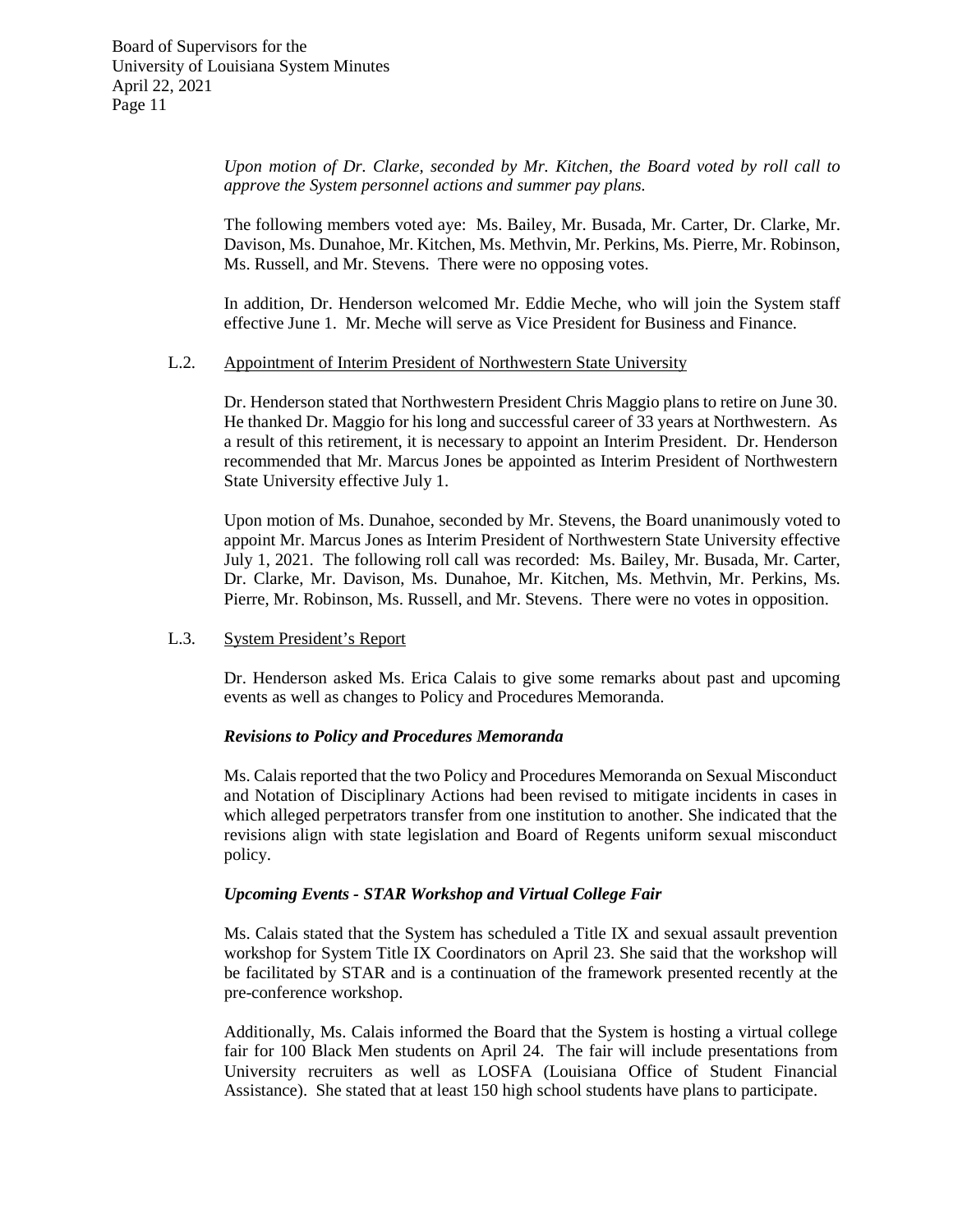#### *Recap of Academic Summit*

Ms. Calais reported that on March 26 the System had virtually held its annual Academic Summit, promoting the work of students and faculty in the areas of undergraduate research, service learning, and visual and performing arts. There was participation from all UL System institutions and the Summit was well-attended.

# *Recap of For Our Future Conference*

Dr. Henderson gave an update on the 4<sup>th</sup> Annual *For Our Future* Conference held on March 18-19. He said that the two-day virtual event was enjoyed by close to 900 faculty and staff and included at least 60 breakout sessions.

# *International Exchange*

Mr. Marcus Jones presented a report on study abroad opportunities for System university students. He recognized that more than 500 students have participated in the program in 30 countries. He indicated that it provides a unique educational experience, involving increased language skills and greater global understanding and ability to work with other world cultures.

Mr. Jones noted that there are also barriers to participation in study abroad opportunities for some students, including cost, work and/or family obligations, lack of community support, anxiety, language barriers, and basic lack of awareness. Some of the answers to these hurdles are scholarships, grants, memoranda of understanding, and peer-led recruiting.

# *Introduction of Officers*

Dr. Claire Norris introduced the Chief Diversity Officers from the nine campuses:

| Lori Williams             | - Grambling State University           |
|---------------------------|----------------------------------------|
| Devonia Love-Vaughn       | - Louisiana Tech University            |
| Krisshunn Youngblood      | - McNeese State University             |
| Steven Kenney, Jr.        | - Nicholls State University            |
| Michael Snowden           | - Northwestern State University        |
| Elizabeth Hornsby         | - Southeastern Louisiana University    |
| Taniecea Mallery          | - University of Louisiana at Lafayette |
| Pamela Higgins Saulsberry | - University of Louisiana at Monroe    |
| Newtona Johnson           | - University of New Orleans            |

# *Black Male Summit*

Dr. Henderson reported that the System has recently established a Black Male Advisory Council to provide programs, services, and events to connect African American male students, faculty, and staff with resources to ensure their educational success. The Council is scheduling an inaugural Black Male Summit on June 17. Dr. Henderson said that final details will be forwarded to the Board.